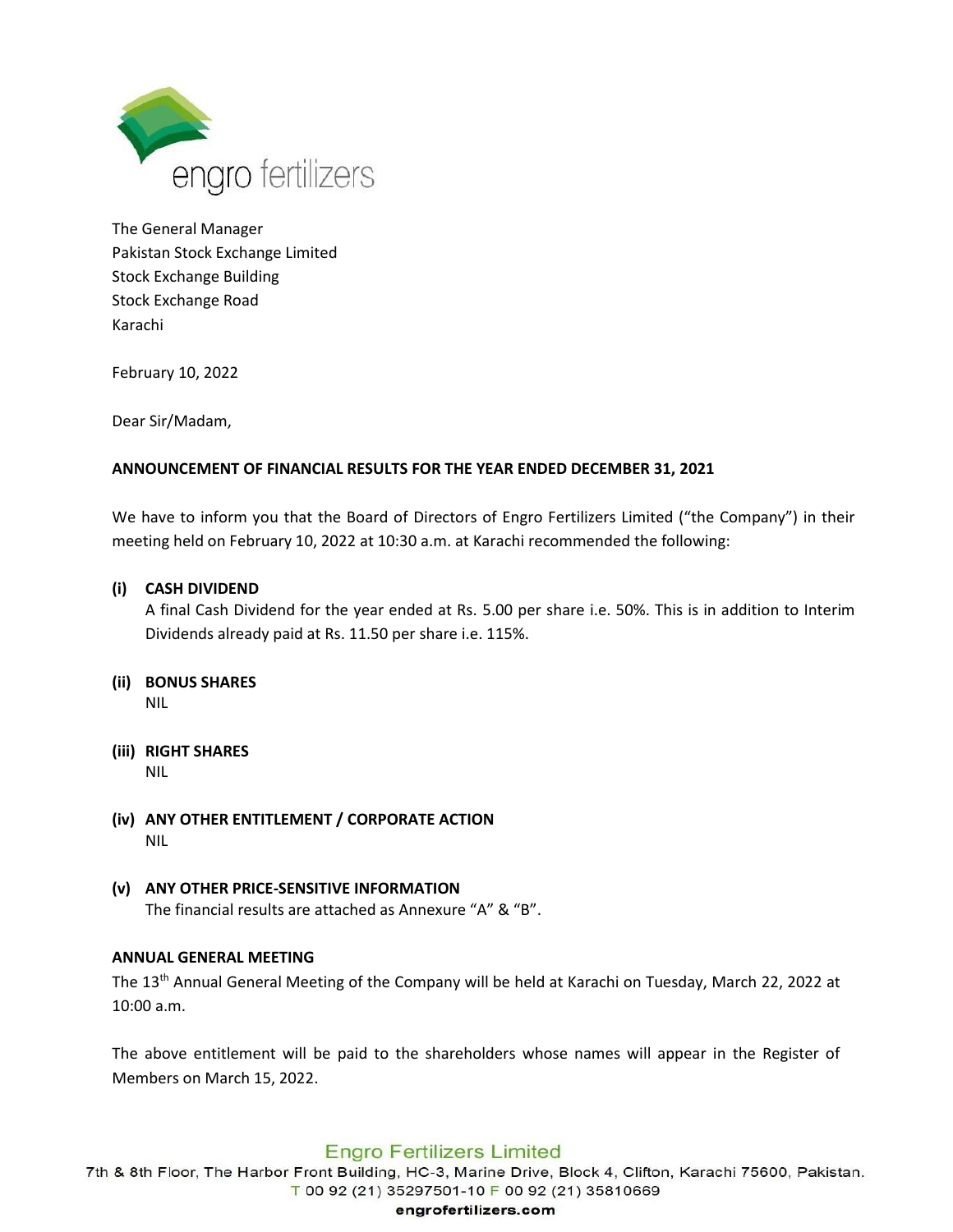## **BOOK CLOSURE DATES**

The Share Transfer Books of the Company will be closed from Wednesday, March 16, 2022 to Tuesday, March 22, 2022 (both days inclusive). The transfers received in order at the office of the Company's share registrar, M/s. FAMCO Associates (Private) Limited, 8-F, near Hotel Faran, Block 6, PECHS, Shahra-e-Faisal, Karachi PABX Nos. (92-21) 34380101-5 and email info.shares@famco.com.pk by the close of business (5:00 p.m.) on Tuesday, March 15, 2022 will be treated to have been in time for the purposes of payment of final dividend to the transferees and to attend and vote at the Annual General Meeting.

The Annual Report of the Company will be transmitted through PUCARS at least 21 days before holding of Annual General Meeting and shall also be made available on our website [www.engrofertilizers.com.](http://www.engrofertilizers.com/)

Yours faithfully,

For and on behalf of Engro Fertilizers Limited





Cc: The Director (Enforcement) Securities & Exchange Commission of Pakistan NIC Building, 63 Jinnah Avenue, Blue Area Islamabad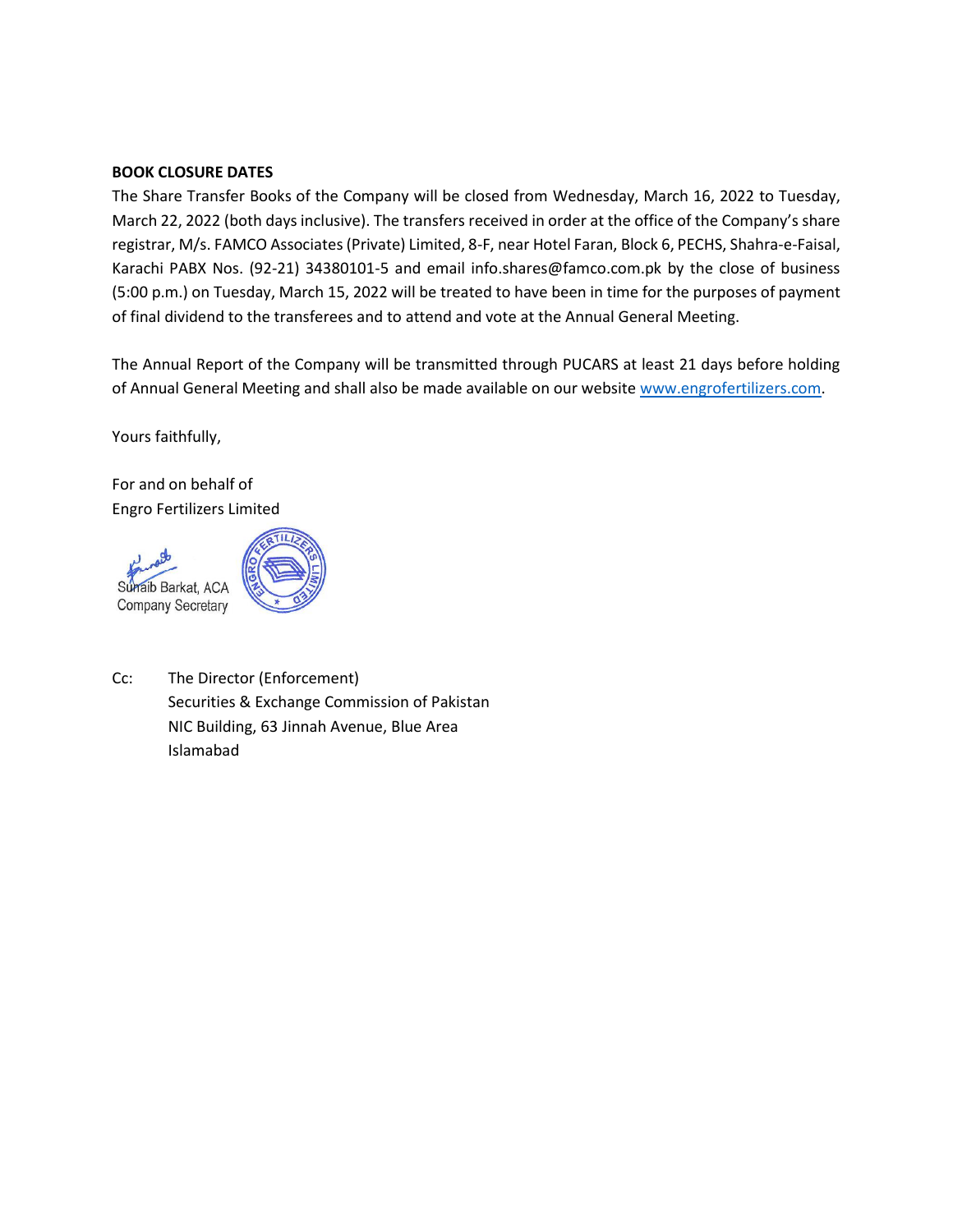**Annexure A** 

## **ENGRO FERTILIZERS LIMITED** CONSOLIDATED STATEMENT OF PROFIT OR LOSS FOR THE YEAR ENDED DECEMBER 31, 2021

## (Amounts in thousand except for earnings per share)

|                                                     | 2021           | 2020                       |
|-----------------------------------------------------|----------------|----------------------------|
|                                                     |                | -Rupees------------------- |
| Net sales                                           | 132,363,138    | 105,846,314                |
| Cost of sales                                       | (88, 288, 978) | (71, 591, 626)             |
| Gross profit                                        | 44,074,160 ·   | 34,254,688 -               |
| Selling and distribution expenses                   | (8, 529, 610)  | (8,456,799)                |
| Administrative expenses                             | (1,900,412)    | (1,918,598)                |
|                                                     | 33,644,138     | 23,879,291                 |
| Other income                                        | 1,790,398      | 1,667,110                  |
| Other operating expenses                            | (2,641,412)    | (1,894,116)                |
| Finance cost                                        | (1,602,197)    | (3,236,285)                |
| Other (losses) / gains:                             |                |                            |
| - Remeasurement (loss) / gain on provision for GIDC | (742, 982)     | 2,121,389                  |
| - Loss allowance on subsidy receivable from GoP     | (557,700)      | (1, 238, 912)              |
|                                                     | (1,300,682)    | 882,477                    |
| <b>Profit before taxation</b>                       | 29,890,245 •   | 21,298,477 .               |
| Taxation                                            | (8,797,588)    | (3, 165, 130)              |
| Profit for the year                                 | 21,092,657     | 18, 133, 347 -             |

Earnings per share - basic and diluted

15.80 13.58